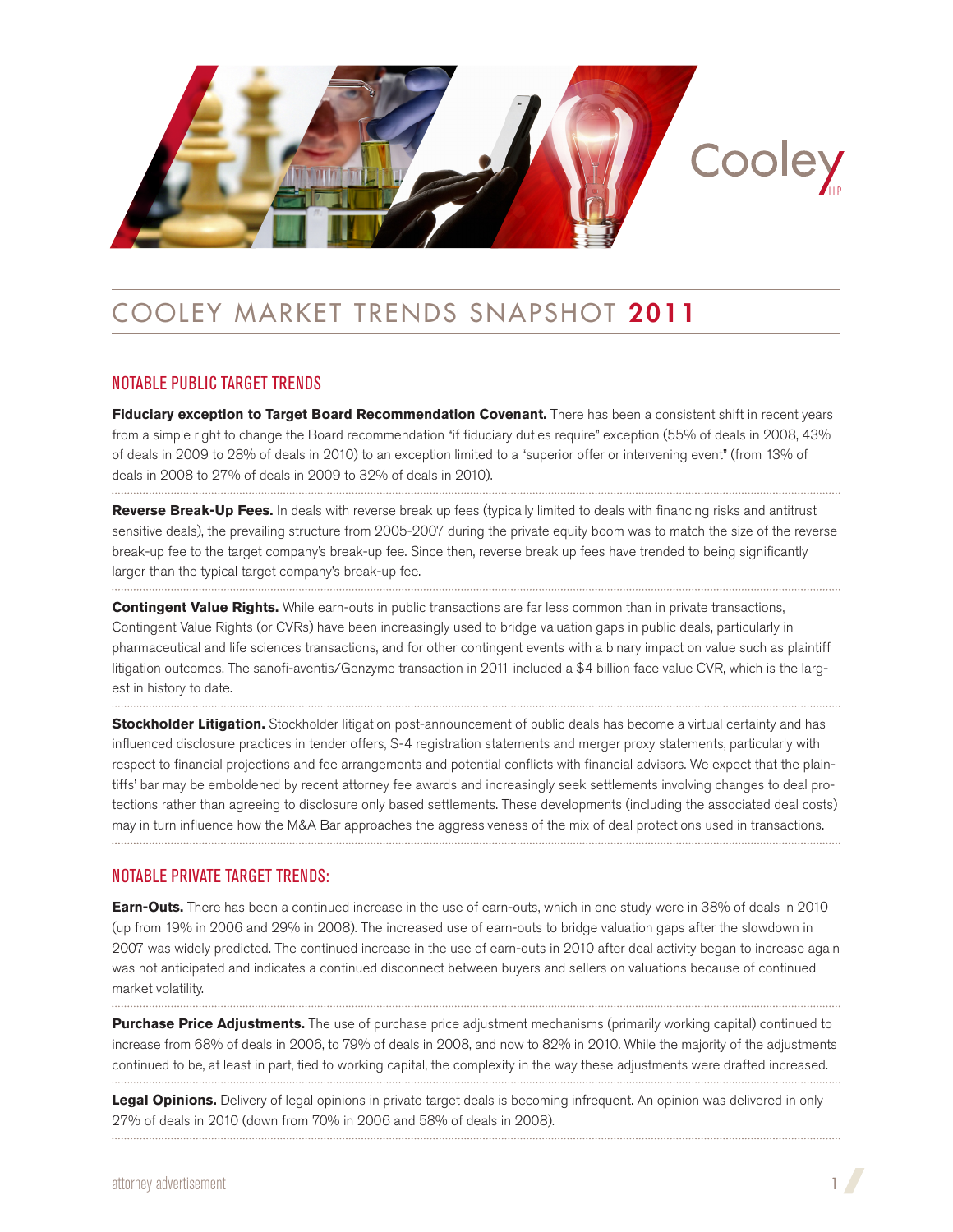**Non-Reliance Clauses.** "No other reps" and "non-reliance" clauses are now in the majority of deals. In 2010, 72% of deals contained these clauses in some form, up from 45% in 2008. We believe the increased use of these clauses is a result of case law developments and the attention these cases were given among the M&A bar.

## Indemnification

**Fraud Claims and Covenant Breaches.** There has been a significant increase in the specific treatment of fraud-based claims and breaches of covenants in indemnification sections of agreements. In 2006 and 2008, fraud was carved-out from the survival of representations limitations in 37% of deals. Breach of covenants was carved-out 36% of the time. In 2010, fraud was specifically carved-out in 82% of deals and covenant breaches 77% of deals. Venture backed sellers are particularly sensitive to the fraud exception, and we have seen increasing focus on limiting fraud to common law fraud (rather than a generic reference to fraud – which can include negligent misstatements in some jurisdictions—and intentional misrepresentations), and limiting the fraud exception to the indemnifying party's own fraud or capping liability for fraud except in the case of one's own fraud.

**Incidental, Consequential and Punitive Damages.** There has been a continued increase in the specific treatment of incidental, consequential and punitive damages in the indemnification section. The parties are now increasingly explicitly stating in the contract that the buyer is (or is not) entitled to recover incidental and/or consequential damages and punitive damages are increasingly limited to situations where awarded in third party claims.

Liability Cap. In one study, the general indemnification liability cap dropped significantly, with 43% of deals having the cap at less than 10% of deal value (29% in 2008 and even fewer deals in 2006). 57% of deals in 2010 had the cap at 10% or less (the SRS study had this number at 41%). Transactions in which Cooley represented the buyer or seller, however, have not shown this trend. In addition, we believe the size of deals has a significant influence on the dollar amount of the liability cap, with the larger deals or deals with a competitive sales process generally commanding lower percentages. 

**Basket Carve-Outs.** There has been a continued increase in carve-outs from baskets generally. Capitalization, authority, organization and taxes are all now excluded from the basket in at least 50% of deals.

**"Double" Materiality Scrapes.** The Materiality Scrape (meaning that all materiality and material adverse effect limitations in the representations and warranties are ignored) in some form is now in at least half of all deals (the 2011 SRS Study showed it in 81% of deals and the ABA Study showed it in 49% of all deals in some form). However, the frequency of the buyer-favorable formulation that "scrapes" materiality for determining breach of representations and warranties (as opposed to calculating damages only) is still limited to 25% of deals per the SRS Study and only 17% of deals in the ABA Studies. We note that depending on how the bringdown to the representations in the closing condition is drafted, a double materiality scrape may have the effect of making the negotiation of representations and warranties based on concepts of materiality a meaningless exercise.

## Notable 2011 Cases

*In re Airgas Inc. Shareholder Litigation* (Del Ch. February 15, 2011) finding the Airgas Board was not obligated to redeem its poison pill to enable a hostile tender offer at an inadequate price

In re Del Monte Foods Company Shareholder Litigation (Del Ch. February 14, 2011) and subsequent settlement, enjoining stockholder vote for 20 days and enforcement of certain deal protections due to Board's failure to provide serious oversight of its financial advisor's misconduct; \$89.4 million settlement, with \$23.7 million paid by Barclays 

*In re Art Technology Group Inc.* Shareholders Litigation (Del Ch. December 20, 2010) enjoining a merger until the target disclosed additional information about its financial advisor's prior work for the buyer 

In re Atheros Communications Shareholder Litigation (Del Ch. March 4, 2011) enjoining target stockholder vote on a merger until the target disclosed the amount of the almost entirely contingent fee payable to its financial advisor